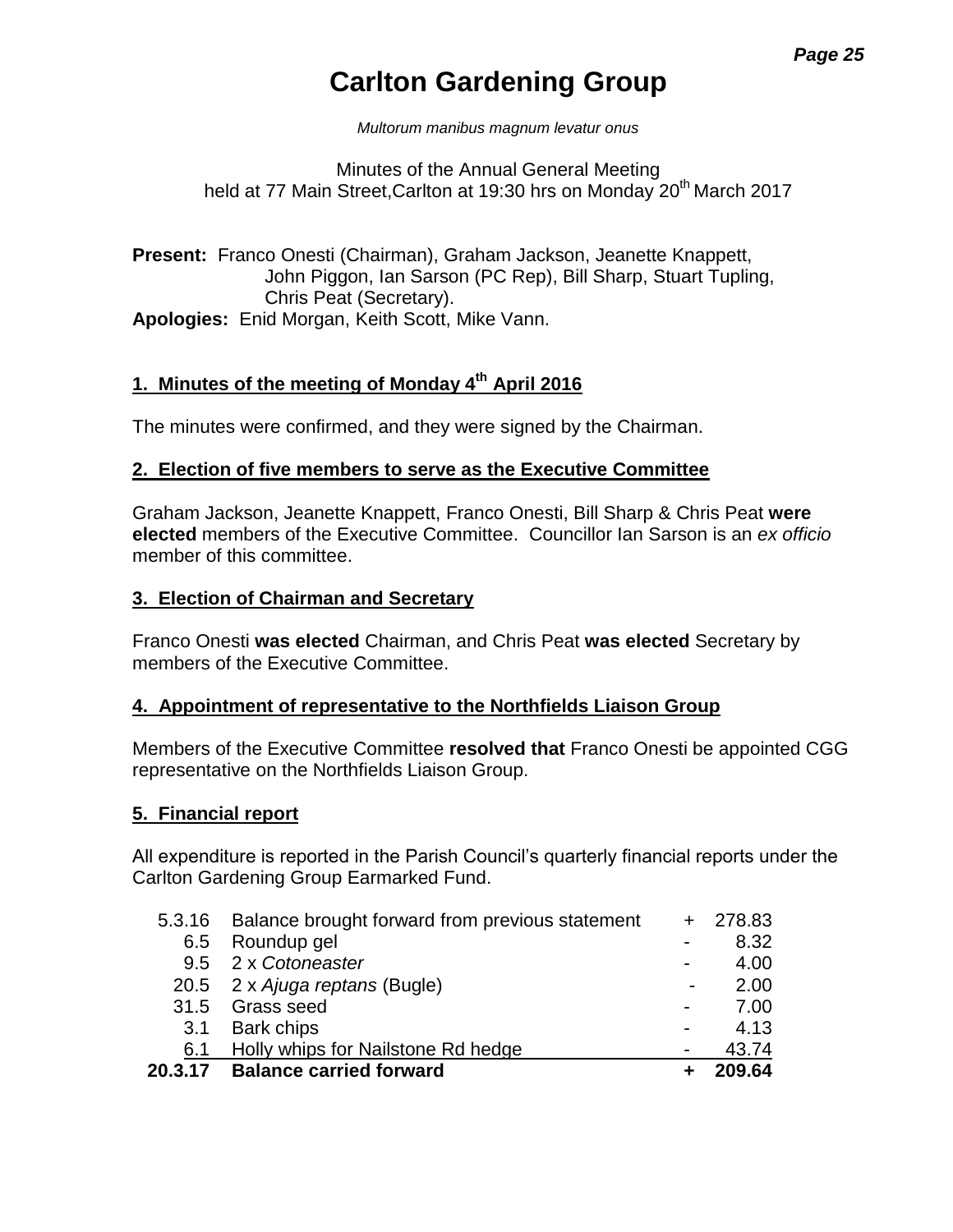### **6. Progress since the last meeting**

The CGG currently had 22 members, but some had not attended any working parties or meetings. **It was resolved** that these members be asked whether they wished to continue as members of the Group.

During 2016, 13 members of the CGG provided a total of 85.5 man-hours of volunteer labour in the Carlton Diamond Jubilee Orchard (48 hours), and in the Churchyard and Cemetery (37.5 hours). No trees or shrubs had died, trees had been pruned as necessary, some tree stakes, ties and tubes had been removed, mature ferns (kindly donated by Market Bosworth Parish Council) had been imported, a holly hedge had been planted along the Nailstone Road boundary, a specimen holly had been planted at the southern end of the Barton Road hedge, and shrubs had been planted next to the boarded fences and marked by stakes.

The daffodils in the Nailstone Rd verge had turned out not to be the variety 'Carlton', and only about half of those planted had survived because of lorry damage.

A guided tour of the Orchard had been held at 6pm on Friday  $10<sup>th</sup>$  June 2016, with a display of the wild flowers on the site. The event had been attended by 6 members of the CGG, but had been brief because of a torrential rainstorm which had begun at exactly 6 pm.

The project had come second in the RCC Village Achievement Awards competition.

NCHA was proposing to replace the three areas of wild flower planting at the Barton Road entrance to Northfields with beds of *Lonicera, Lavendula,* and *Viburnum davidii.*

The wildflower meadow areas had exhibited a striking succession of flowers and grasses from April to June, but the growth had been very vigorous and tall, and plants had hung over the paths. Mowing and raking up the clippings and disposing of them had proved very difficult because of the thick stems, wet weather and volume of material. The PCs maintenance contract had been revised for 2017 to include regular mowing of a strip along each side of the path, and spraying along the bottom of the boarded fences. It was hoped that the meadow would gradually stabilise and the amount of growth reduce as the turf developed and the soil became less fertile.

The north hedge had not been kept clear of weeds because volunteers had not been available when the weather was suitable for spraying. For similar reasons, weed growth in the woodland areas had not been controlled early in the season, making these areas look unsightly and neglected, and requiring the weed growth to be cut back in October.

In the Churchyard and Cemetery a top soil storage area had been installed, spoil moved and ground levelled, and overgrown and invasive shrubs and brambles cut back. The brambles were expected to try to grow back in the spring, and the new growth would need to be sprayed out before grass seed was sown.

Work in 2017 would be focussed on path surfacing in the Orchard and Little Lane, weed control in the Orchard, and bramble control and shrub management in the Churchyard and Cemetery.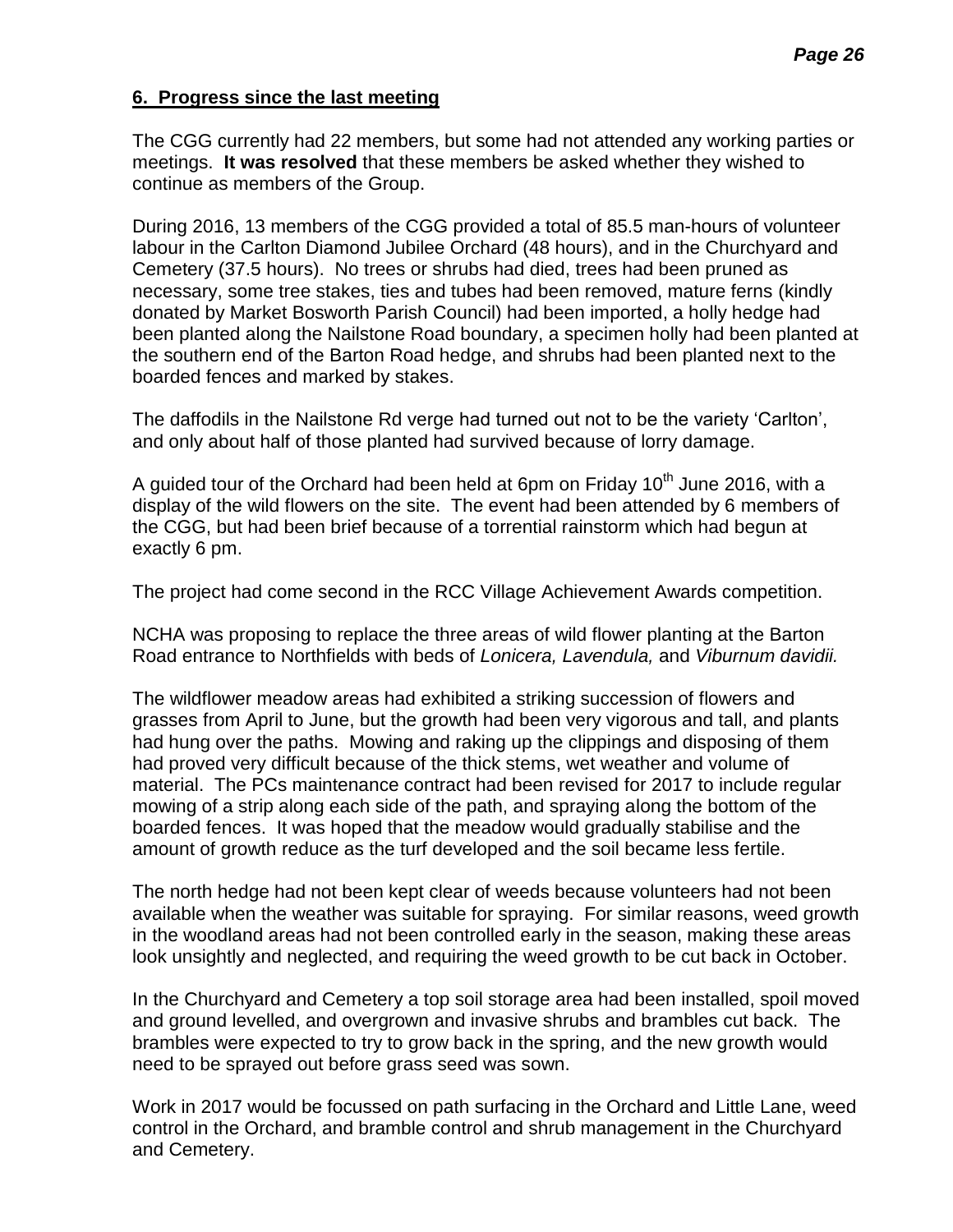### **7. Forward work programme**

The Diamond Jubilee Orchard had been inspected in the afternoon before the meeting. The **wildflower meadow** looked luxuriant, a strip along the path edge had been mowed, and there appeared to be more grass than last year, though a few scattered docks needed spot treatment; wild daffodils were scattered through the meadow and about half were in flower; both clumps of fritillaries had flowered in 2016 but the stems are hard to spot in the grass and only a few had been visible. The **fruit trees** were all healthy, but those near the park bench seat were not growing very vigorously. The **shrubs** all looked healthy, with buds now bursting, though three privet had blown over. Within the **woodland areas** cyclamen had flowered; celandines and wood anemones had multiplied since last year and were coming into flower; primroses and dog's mercury were in flower; wood spurge and yellow flags looked healthy; bluebells were coming into leaf; wild garlic and woodruff could not be found; ferns were still dormant. The **spring bulbs** – snowdrops, aconites, and crocuses - had flowered and were now over, but the cluimps of purple crocuses had made a stunning display; the dwarf daffodils were in flower; the daffodils in the Nailstone Rd verge had been disturbed by building work but were in bud. The **north hedge** was coming into leaf, but appeared to have a couple of significant gaps and needed weeding or spraying. The **box hedge** was healthy. The **Nailstone Rd holly hedge** was healthy and weed-free after spraying earlier in the year. The **Barton Rd refuge** had naturalised well and the rotting logs had lots of holes, at least 2 kinds of moss, and King Alfred's cakes fungi. The **Bug Hotel** was in good condition.

A concrete edging strip had been laid along the whole of the highway boundary with Nailstone Rd, presumably by NCHA.

The Churchyard and Cemetery had also been inspected in the afternoon before the meeting. The clumps of daffodils were in flower, but those in front of the church were being shaded out by the yew trees. An old planting of *Cyclamen coum* under the *Cercis siliquastrum (*Judas Tree) by the gate had seeded widely and was making a very attractive display.

It was suggested that more *Cyclamen* be planted in the recently cleared ground under the holly trees both behind and in front of the church: this was supported.

It was suggested that greater efforts be made to interest more villagers, and particularly children, in the CGG, gardening, and wildlife. Previous attempts to achieve this had failed, and the children's classes in the annual Horticultural Show attracted few entries, though there had been some stunning individual items over the years. Jeanette Knappett kindly offered to try to come up with a relevant activity for a stall at the 2017 Church Fete, Chris Peat agreed to prepare a display about the work of the CGG for the Horticultural Show, and Bill Sharp noted that suggestions for the young people's classes in the Horticultural Show would be welcomed.

It was suggested that working parties might be held at the same time and on the same day each week – for example at 11 am on Fridays so as to end with the start of the weekly coffee morning – but this was not supported because some active members had other commitments at this time. The idea of individuals working alone was rejected, as working in a group with like-minded people was one of the main attractions of the CGG.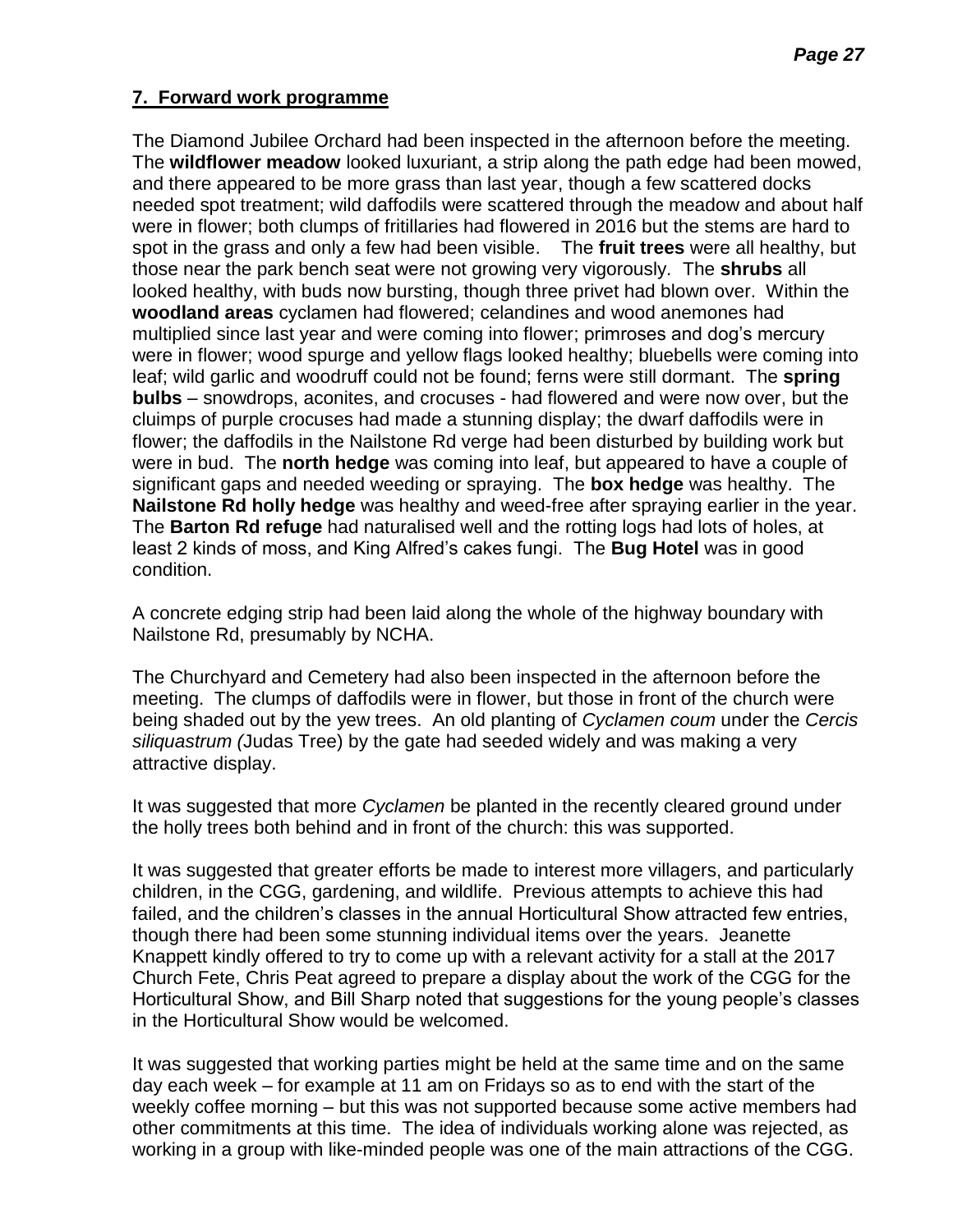It was agreed to hold more frequent but shorter working parties, with the immediate aim of keeping on top of the weeding during the vital spring months.

Those present expressed their appreciation of the refreshments provided to working parties by Enid Morgan and Tania Sharp.

A draft forward work programme had been copied to all members before the meeting, and **it was resolved** that this be adopted with minor changes to accord with the discussion minuted above. A copy is appended to these minutes.

### **8. Annual Report for Carlton Parish Council**

**It was resolved** that the annual report to the PC comprise the text of item 6 above and the forward work programme.

The meeting closed at 2100 hrs.

| <b>Signed</b> | Jate |  |
|---------------|------|--|
|               |      |  |

#### **Abbreviations used in these minutes**

| CDJO        | Carlton Diamond Jubilee Orchard          |
|-------------|------------------------------------------|
| CGG         | <b>Carlton Gardening Group</b>           |
| H&BBC       | Hinckley & Bosworth Borough Council      |
| <b>NCHA</b> | Nottingham Community Housing Association |
| PC.         | <b>Carlton Parish Council</b>            |
| RCC         | <b>Rural Community Council</b>           |
|             |                                          |

### **Group membership on 4 th April 2016**

#### **a) Executive Committee**

Graham Jackson\*, Jeanette Knappett\*, Franco Onesti\*, Chris Peat\*, Ian Sarson\* (*Carlton PC member)*, Bill Sharp\*

### **b) Members**

Liz Alun-Jones Tom Alun-Jones Judith Boston David Branson Douglas Kinghorn **Dave Knappett** Pat Lockwood **Enid Morgan\*** John Piggon\* Neith Scott\* Tania Sharp\* Jo Spencer Stuart Tupling\* C J Tupling\* Michael Vann<sup>\*</sup> Abi Wright

\* Members who attended working parties during 2016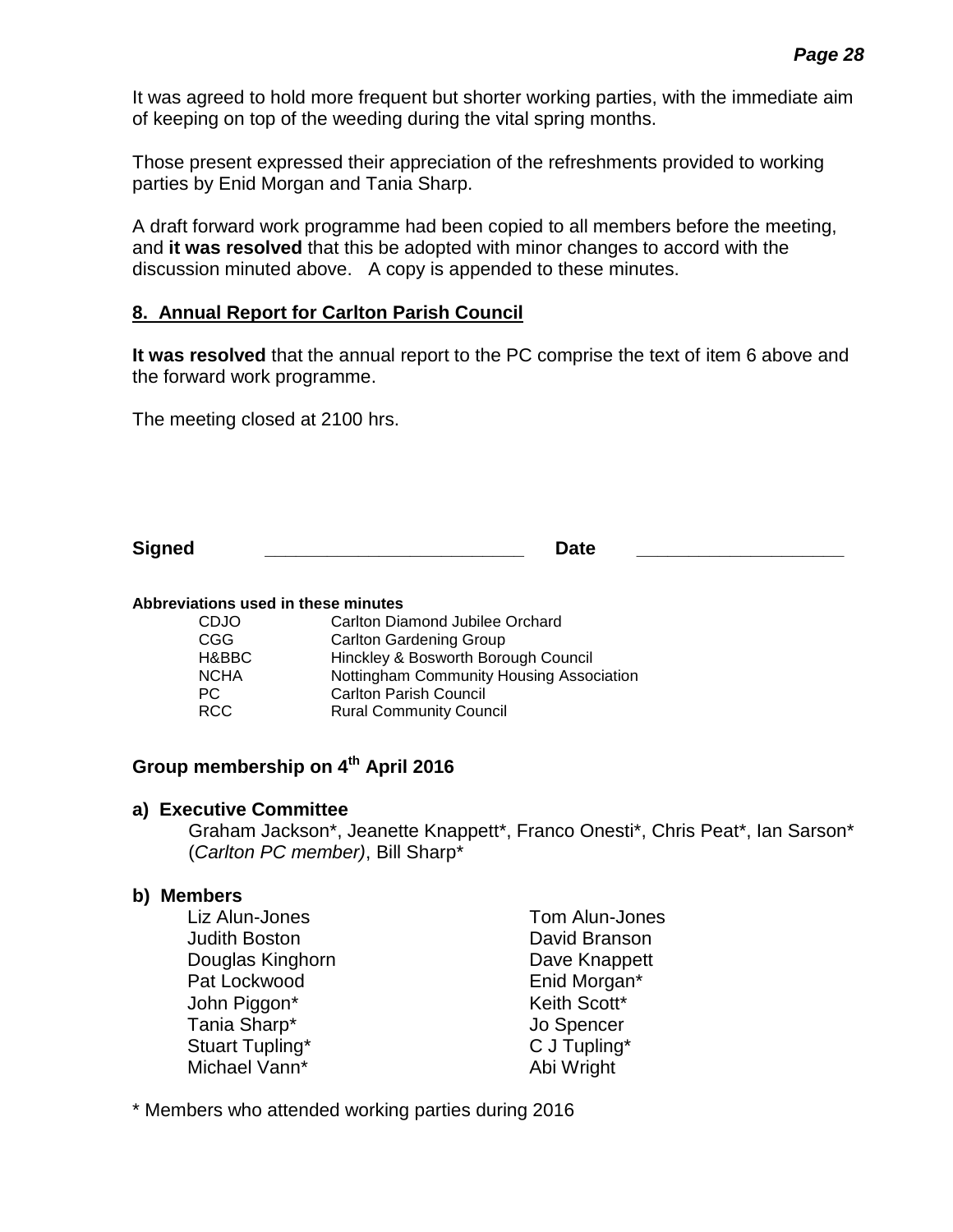# **Carlton Gardening Group**

# **Forward work programme**

# **2016**

| <b>Completed work:</b> | $2^{nd}$ Jan<br>$28th$ Feb<br>$5^{\text{th}}$ April | Orch<br>Orch | Importing woodland plants<br>Planting Cyclamen        |
|------------------------|-----------------------------------------------------|--------------|-------------------------------------------------------|
|                        | 21 <sup>st</sup> April                              | Orch         | Planting holly                                        |
|                        |                                                     | Orch         | Weeding                                               |
|                        | 25 <sup>th</sup> April                              | Orch         | Planting                                              |
|                        | $23^{\text{rd}}$ May                                | Orch         | Weeding                                               |
|                        | 10 <sup>th</sup> June                               | Orch         | Guided walk and wild flower identification            |
|                        | $15^{\text{th}}$ July                               | Orch         | Raking grass cuttings from wildflower meadow          |
|                        | 12 <sup>th</sup> Sept                               | Orch         | Planting shrubs along fences                          |
|                        | 15 <sup>th</sup> Sept                               | Orch         | <b>Cutting weeds</b>                                  |
|                        | $27th$ Sept                                         | Cem          | Grave and soil levelling, tree works                  |
|                        | $6th$ Oct                                           | Cem          | Installation of topsoil store, shrub pruning, bonfire |
|                        | $10^{th}$ Oct                                       | Cem          | Shrub pruning, burning brash                          |
|                        | $11^{th}$ Oct                                       | Cem          | Levelling ground, sowing grass seed                   |
|                        | $17th$ Oct                                          | Orch         | Cutting weeds in woodland areas                       |
|                        | $20th$ Oct                                          |              | Attendance at RCC Village Achievement Awards          |
|                        | 10 <sup>th</sup> Nov                                | Orch         | <b>Transplanting ferns from Market Bosworth</b>       |
|                        | 16 <sup>th</sup> Nov                                | Orch         | Trimming Barton Road hedge, weeding                   |

# **2017**

## **February**

Lay bark chips along box hedge Survey and clean Barton Rd and north hedges, plant holly in any gaps

## **March**

PC's contractor will mow path edges and grass under Shackerstone apple tree through year, and maintain weed-free strip along bottom of boarded fence Move hedgehog box and transplant ferns from corner of boarded fence adj no.10 Transplant holly whips from gardens into gaps in Barton Road hedge. Spray out weeds around all trees, and in path and parking areas Cut brambles from under shrubs in Cemetery and then spray out new shoots

## **April**

PC to organise s106 funding and project to surface CDJO path, vehicular access and Little Lane path. Wildflowers in meadow flower April – June Carry out weeding as necessary in woodland areas

Check whether shrubs along board fences need wire or tying up

Draft article about the CGG for May issue of Carlton News